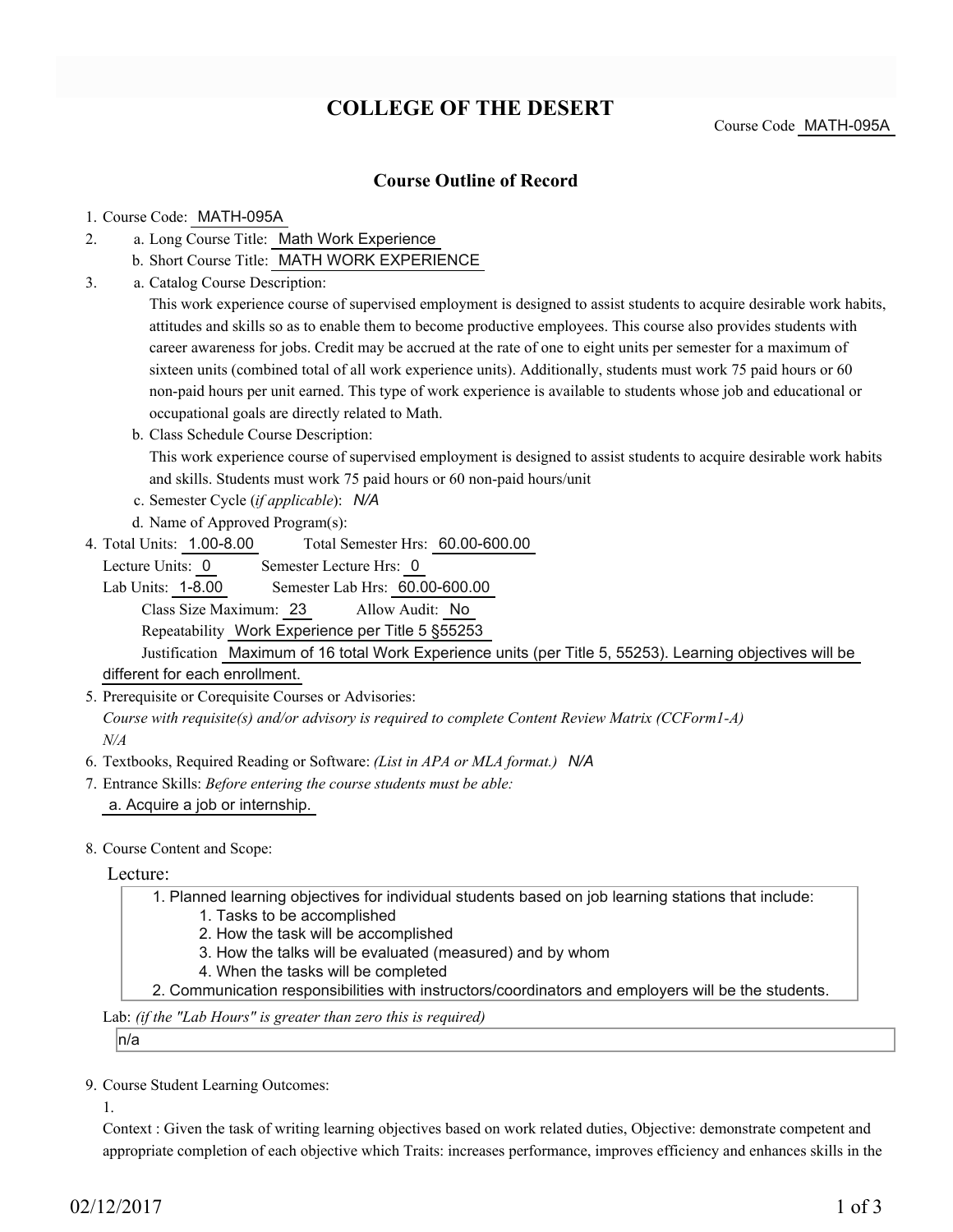### MATH 095A-Math Work Experience

workplace.

2. Context : Given normal tasks based on actual working conditions, Objective: demonstrate competent and appropriate employment skills which Traits: enhances an understanding of human relations, increases self-identity and confidence, applies career goals of classroom theory to real life experience, utilizes work experience education on future job applications and clarifies individual abilities in the work environment.

- 10. Course Objectives: Upon completion of this course, students will be able to:
	- a. Demonstrate employment skills under actual working conditions.
	- b. Apply career goals of classroom theory to real life experience.
	- c. Demonstrate an increase in self-identity and confidence as a worker through individual attention given by
	- instructor/coordinators and employers.
	- d. Demonstrate an understanding of their own abilities in the work environment.
	- e. Explain an understanding of human relations.
	- f. Demonstrate an understanding of how to approach the job market.
	- g. Apply work experience education on future job applications.
	- h. Develop new or expanded job objectives each semester of enrollment.
- 11. Methods of Instruction: *(Integration: Elements should validate parallel course outline elements)*

#### Other Methods:

a. Conferences with students. b. Development of measurable learning objectives with the employer/supervisor that are specific to the job. c. Development of a training agreement between the employer and student.

12. Assignments: (List samples of specific activities/assignments students are expected to complete both in and outside of class.) In Class Hours: 0

Outside Class Hours: 0

-

a. In-class Assignments

- b. Out-of-class Assignments
	- 1. Development of measurable learning objectives with the employer/supervisor that are specific to the job.
	- 2. Confer with instructor/coordinator on final learning objectives.
	- Arrange appointment to meet together with the employer/supervisor and instructor/coordinator to 3. discuss objectives and other issues and to sign the training agreement.
	- 4. Reflection paper (length and content to be determined).
	- 5. Self-evaluation by the student based on the training agreement.

13. Methods of Evaluating Student Progress: The student will demonstrate proficiency by:

• Other

a. Hours worked. b. Performance on the learning objectives. c. Attendance at scheduled conferences and orientation. e. Completion and timelines of paperwork f. On-site visit by the instructor/coordinator.

- 14. Methods of Evaluating: Additional Assessment Information:
- 15. Need/Purpose/Rationale -- All courses must meet one or more CCC missions.
	- PO Career and Technical Education

Apply critical thinking skills to execute daily duties in their area of employment.

- IO Personal and Professional Development Self-evaluate knowledge, skills, and abilities.
- 16. Comparable Transfer Course